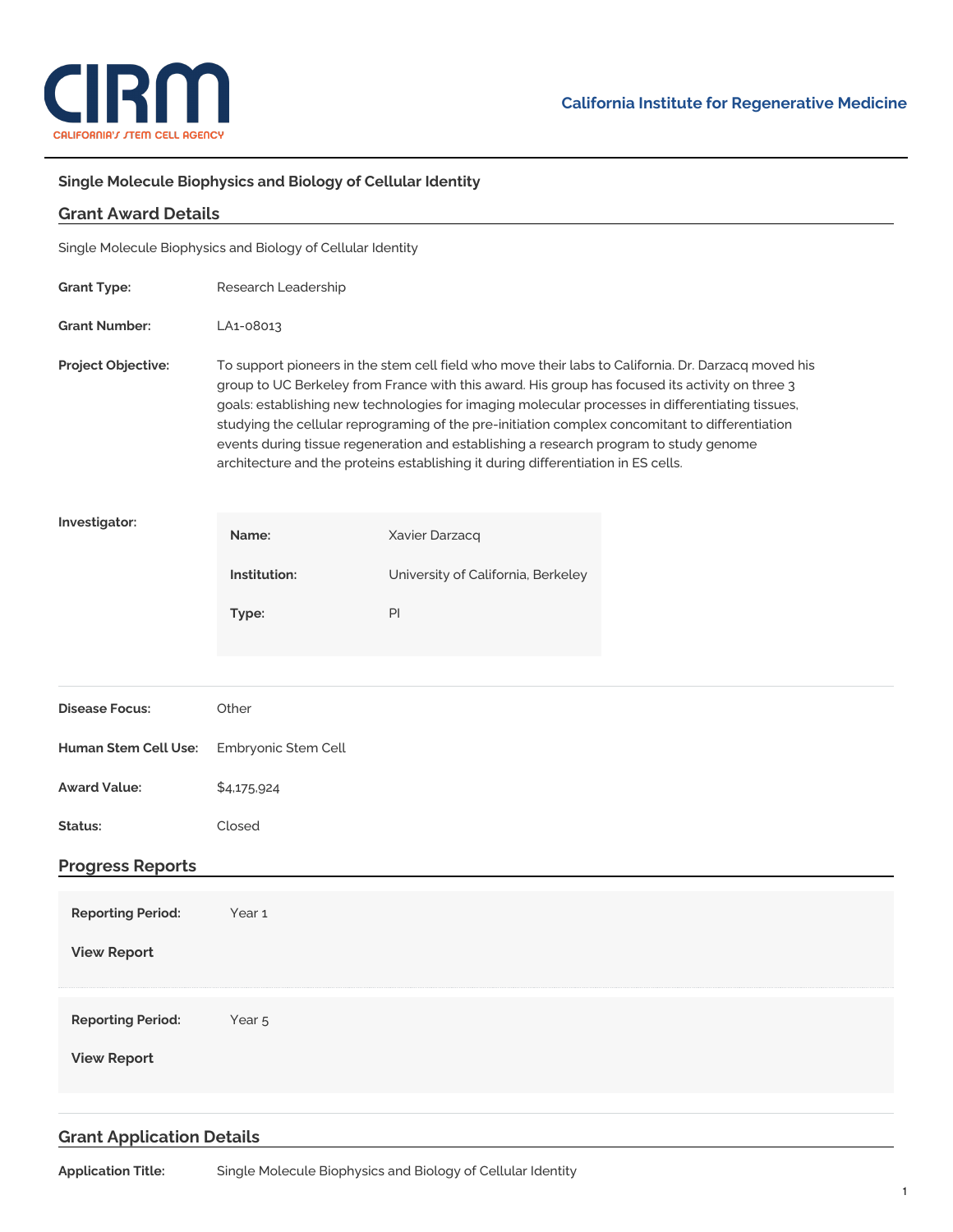**Public Abstract:** One of your earliest childhood biology lessons probably occurred when your body demonstrated to you that your skin is an organ that is able to self-regenerate. Indeed wound healing is a fascinating process in which cells carry out a precise and complex choreography that includes cellular differentiation and regulation of gene expression.

> Our lab studies a particular cell type called dermal fibroblasts. If a wound occurs, they migrate to the site of injury, change into muscle like cells (myofibroblasts) that contract to help with wound closure, and, once the wound has healed, enter programed cell death to clear the work area. Disruption to this process can result in chronic ulcers or keloid scarring. A major goal of our studies is to understand how the fibroblast to myofibroblast transition is regulated, so that therapeutic strategies can be devised to prevent and treat this pervasive problem.

In addition to our motivation to understand wound healing in order to learn how to control it and cure its pathologies, wound healing is an accessible system to study more general differentiation events involved in tissue regeneration. By studying the changes that fibroblasts undergo during wound healing, we revealed an important mechanism of gene regulation that could help to explain more generally how cells maintain a particular identity and how they can be driven to a different state. The molecules we identified are known to control general gene activity as well as the spatial organization of genes within the cell's nucleus. The studies proposed here will further investigate those findings.

One of the ways in which our laboratory studies how cells control gene activity is by directly visualizing gene expression. Using highly specialized microscopy, biochemistry and computer analyses, we are able to observe the behavior of individual gene regulatory molecules within individual living cells. We will continue to use and improve these methods to better understand how genes are controlled. We believe that these studies will open the door to new strategies in cellular reprogramming and potentially to new strategies for modifying cells for therapeutic use.